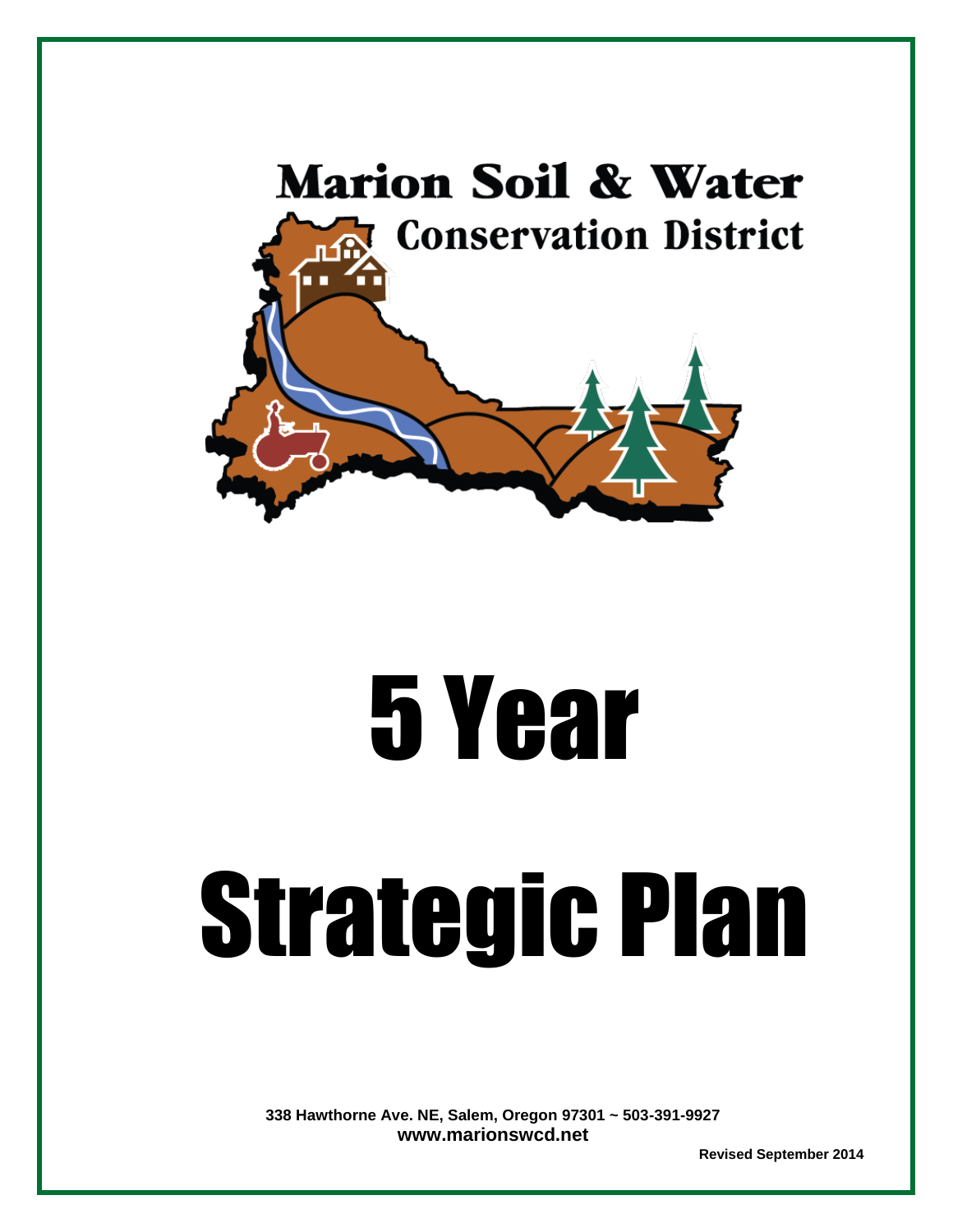This plan was originally adopted on June 6, 2012 by the Marion SWCD Board of Directors and shall be reviewed no later than 5 years from date of adoption.

This plan was revised and approved on September 3, 2014 by the Marion SWCD Board of Directors and shall be reviewed no later than 5 years from last date of revision.

Marion SWCD prohibits discrimination based on the basis of race, religion, color, sex, sexual orientation, gender identity, national origin, mental or physical disability, marital status, age, or other protected status or activity in accordance with applicable law.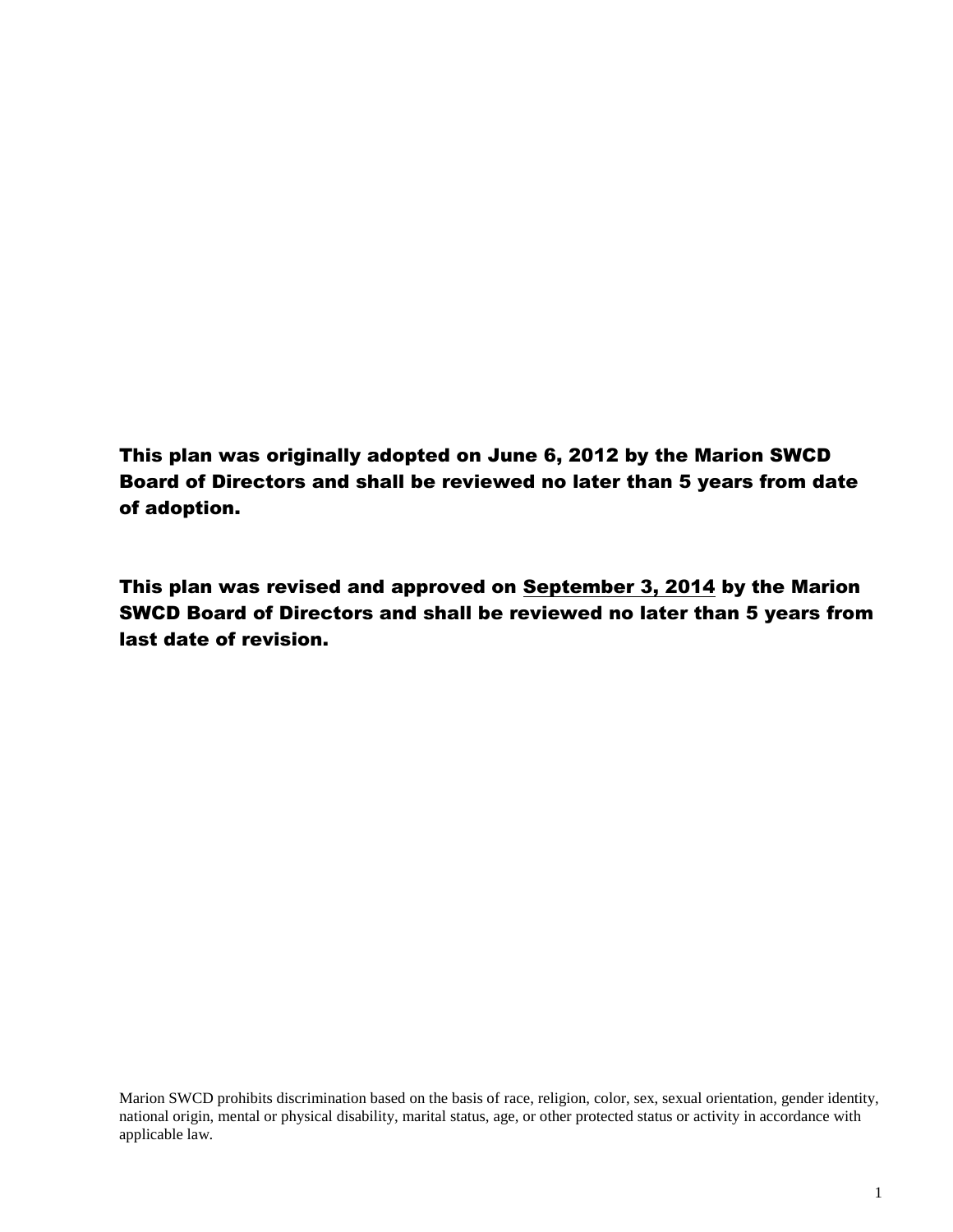## <span id="page-2-0"></span>Table of Contents

<span id="page-2-1"></span>

|                                                                       | $\mathbf{3}$   |
|-----------------------------------------------------------------------|----------------|
|                                                                       |                |
|                                                                       |                |
|                                                                       |                |
|                                                                       |                |
|                                                                       |                |
|                                                                       |                |
|                                                                       |                |
|                                                                       | $\overline{7}$ |
|                                                                       |                |
|                                                                       |                |
|                                                                       |                |
| Goal 5: Invasive and Native Plant Species Management ______________ 9 |                |
|                                                                       |                |
|                                                                       | <b>10</b>      |
|                                                                       | <b>10</b>      |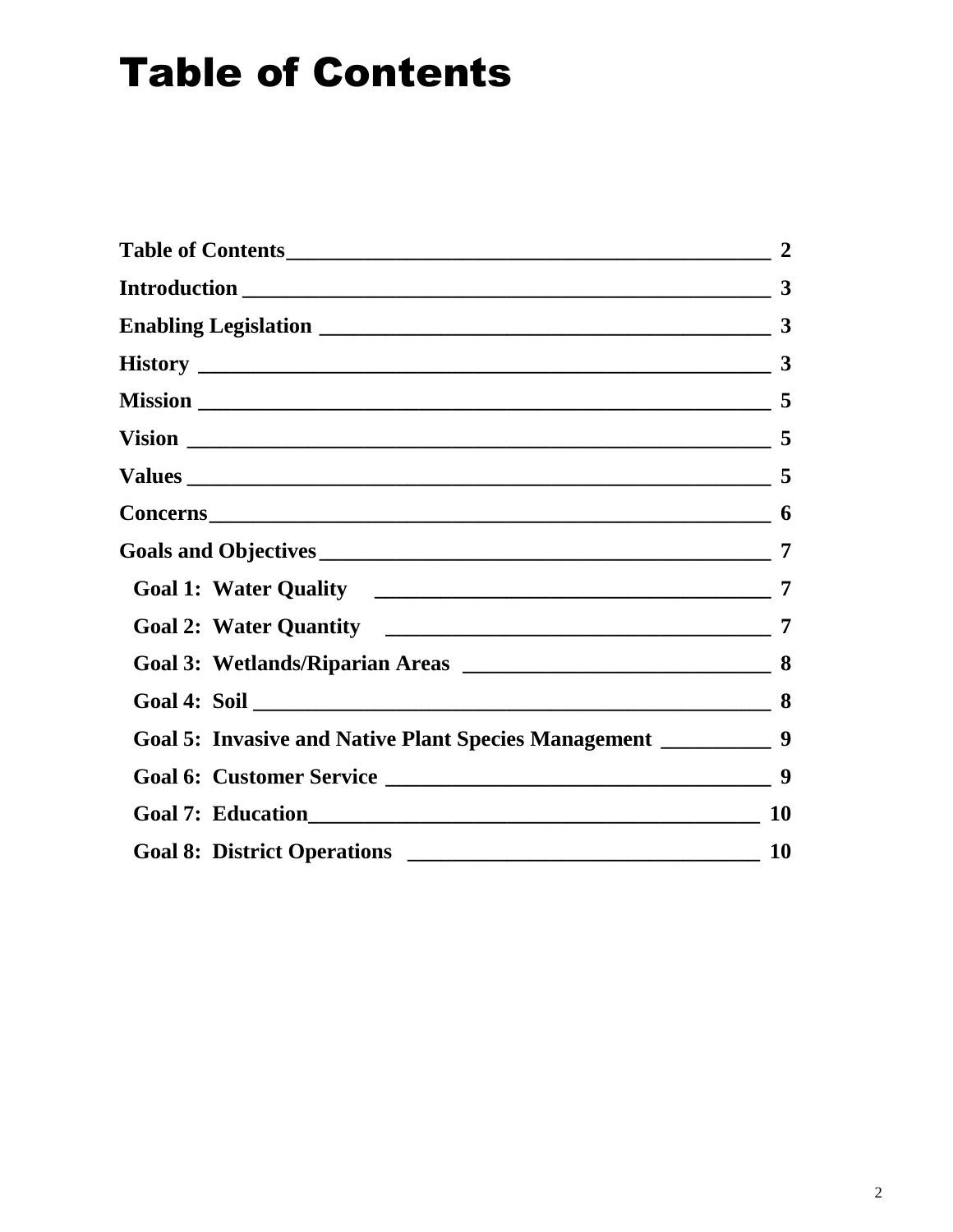# Introduction

The purpose of the Marion Soil and Water Conservation District (SWCD) Five Year Strategic Plan (Plan) is to serve as a broad outline for the Marion Soil and Water Conservation District (SWCD) to follow when guiding its directors, employees, and partners in response to natural resource concerns, internal and external practices, and other factors that influence courses of action. This Plan has been formatted so that it performs the functions and incorporates the concepts and contents associated with both broad long-range and specific short-term strategic goals. This plan provides benefits to the District, our cooperators, constituents, and the community we serve.

# <span id="page-3-0"></span>Enabling Legislation

The Marion SWCD is defined by Oregon Revised Statutes as a political subdivision of state government under ORS 568.210 – 568.890. The District is not a state agency, rather it is classified as a municipal corporation, a form of local government that is required to follow five basic requirements under ORS 568 to remain legal and become eligible for funding from Oregon Department of Agriculture. ORS 568.554 contains two requirements stating that, "Each conservation district shall submit to the ODA its proposed long-range plan and annual work plan for review and comment."

# <span id="page-3-1"></span>**History**

The Marion SWCD, established in 1971 with the consolidation of the Santiam, Silver Creek, and Mt. Angel Soil and Water Conservation Districts, encompasses the majority of Marion County, Oregon and lies in the northern portion of the Willamette River Basin.



Map of Marion SWCD zones. A small portion of northern Marion County is not part of the District.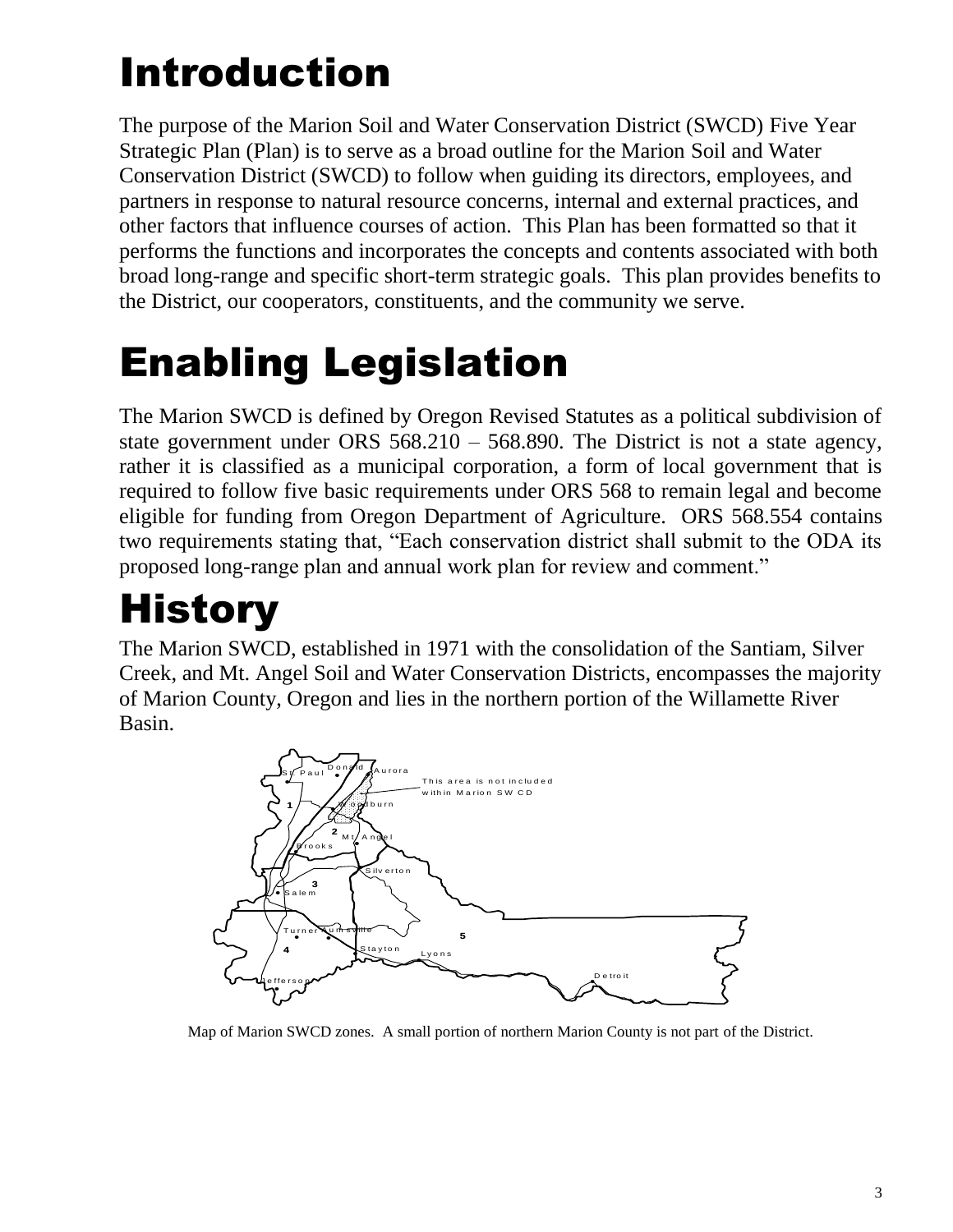Comprising the western half of the District is the fertile Willamette Valley, while the eastern portion contains rolling foothills and the forested Cascade Mountains. Marion County has a population of 323,614 and encompasses 1,200 square miles (2013). Marion County is bordered on the south by the North Santiam and Santiam Rivers, on the west and north by the Willamette River and on much of the east by the Pudding River and Butte Creek. Detroit Reservoir, with a useable storage capacity of 321,000 acres/feet, is located in the eastern part of the county. More than 200 different agricultural cash crops on 196,590 acres (USDA-NASS 2012 Census) are produced in Marion County.

In 2000 the electors of Marion County voted to fund the Marion SWCD to a permanent rate limit of \$0.05 per \$1,000 of land assessed value. The District uses its funds to meet the objectives and goals set forth in this plan related to the purchasing of equipment, the providing of training to employees, and the development of programs. The Board of Directors follows a calendar of events to monitor this Plan, the annual work plan, and the development of the yearly budget.

The Marion Soil and Water Conservation District takes the lead in soil and water conservation throughout Marion County by working with urban and rural property owners, operators, Public Officials, various state and federal agencies, and private organizations. This District believes in the protection, conservation, and improvement of soil and water through our directors' and employees' abilities to plan, assist, and educate. It is our belief that concerns about water quality, water quantity, wetlands, soil erosion, and weed management can be addressed while simultaneously respecting the private property rights of owners and operators. These concerns are addressed through the adoption of this Plan and by maintaining agreements with the various agencies that work with this District.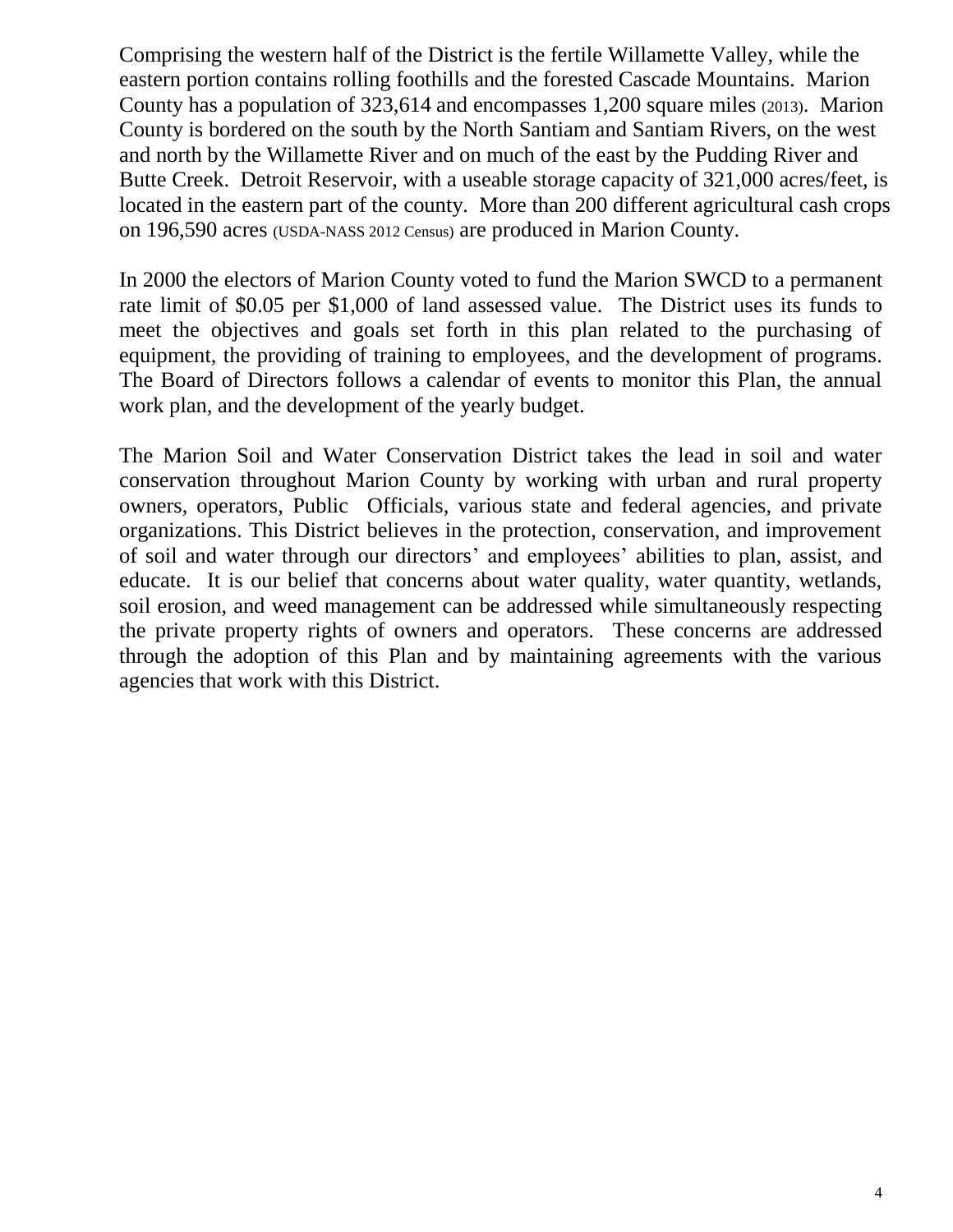## <span id="page-5-0"></span>Mission

*The mission of the Marion Soil and Water Conservation District is to protect, conserve and improve the quality of soil and water in Marion County through planning, technical assistance and education.*

In carrying out our mission, the Marion SWCD works, coordinates and cooperates with:

- **Peroperty owners and operators**
- **public and private conservation organizations**
- **agricultural groups**
- public agencies
- citizens of Marion County

### <span id="page-5-1"></span>Vision

The vision of the Marion SWCD is to:

- be a leader in soil and water conservation efforts
- be a prominent resource in urban and rural areas
- be a resource for natural resource and conservation related information
- have a record of measurable and demonstrable results

### <span id="page-5-2"></span>Values

The Marion SWCD:

- values the stewardship of soil and water including any applicable science and research and the sustainable use of all natural resources
- values educating youth about conservation
- values the economic importance of agriculture and natural resources to our community
- values conservation on all types of production on agricultural and forestry lands
- values private property rights and respects the trust, confidence, confidentiality, decisions and knowledge of all property owners/operators
- values a voluntary, common-sense approach to problem solving rather than a bureaucratic or regulatory approach
- values all local, state and federal partnerships with similar interests
- values being accountable with their financial resources by having an active and informed board
- values a well-managed district office who effectively communicates and delivers quality customer service
- values effective employment practices and recognizes the capabilities and contributions of the Marion SWCD staff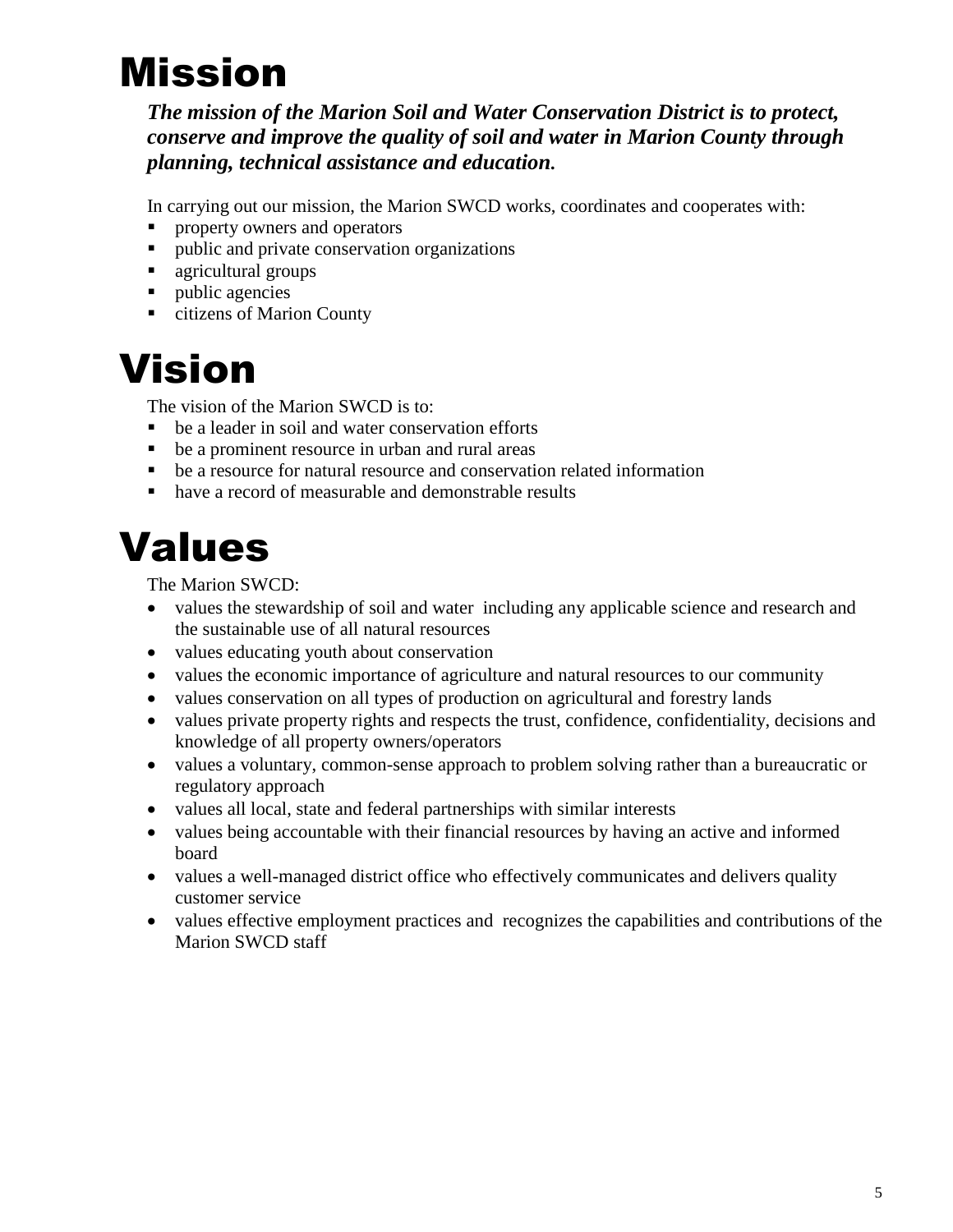## <span id="page-6-0"></span>Concerns

#### **1. Water Quality**

- Water bodies classified on the DEO  $303(d)$  water quality limited list
- Discharge of pollutants into lakes, ponds, rivers and streams
- Contamination of surface and ground water caused by various activities and sources
- **Impaired urban streams**
- Storm water management
- **Improper drainage systems**
- Inappropriate use of fertilizers, pesticides, and other chemicals within urban and rural areas
- Lack of baseline water quality data in impacted areas within the District

#### **2. Water Quantity**

- Declining groundwater tables and slow groundwater recharge due to area geology
- Oregon Water Resources groundwater limited areas and surface water availability (Mt. Angel, Turner, Sublimity, South Salem, Jefferson, Silverton)
- Unappropriated waters withdrawn from further development from the Columbia River Basalt aquifer in the Victor Point area, Marion County. See ORS 536.410; OAR 690 Div. 80
- Negative impacts on fish and wildlife habitat

#### **3. Wetlands/Riparian Areas**

- Negative impacts to soil and water due to the loss of natural wetlands and riparian areas
- Potential of unintended effects on surrounding property due to restoration activities
- Potential of increased flooding
- Lack of opportunities for wildlife easements in Marion County

#### **4. Soil Health**

- **Irrigation-induced erosion**
- Bare soil erosion during rainy seasons
- **Less than adequate erosion control measures at or on construction sites**
- Lack of healthy riparian vegetation or buffers
- **IMPROPER I**mproper application of management practices
- Urban/rural interface development
- Ag production systems or rotations not meeting soil loss Tolerance Levels T

#### **5. Plants and Vegetation, Invasive and Native Species**

- Spread of noxious and invasive vegetation
- Contamination of crops/economic loss
- Loss of native plants in the landscape
- **Loss of fish and wildlife habitat**
- Economic loss and decreased property values
- Seed purity requirements of crops contributing to over use of herbicides on field edges

#### **6. Energy**

 Lack of focus in gathering information and resources on funding and technical solutions Need for intermediate technology and small-scale solutions

#### **7. Education**

- Lack of education and outreach on soil and water conservation
- Need to inform citizens about conservation concerns in their area
- Lack of effective marketing efforts for the District

#### **8. District Operations**

The area in northern Marion County that is not included within the boundaries of the District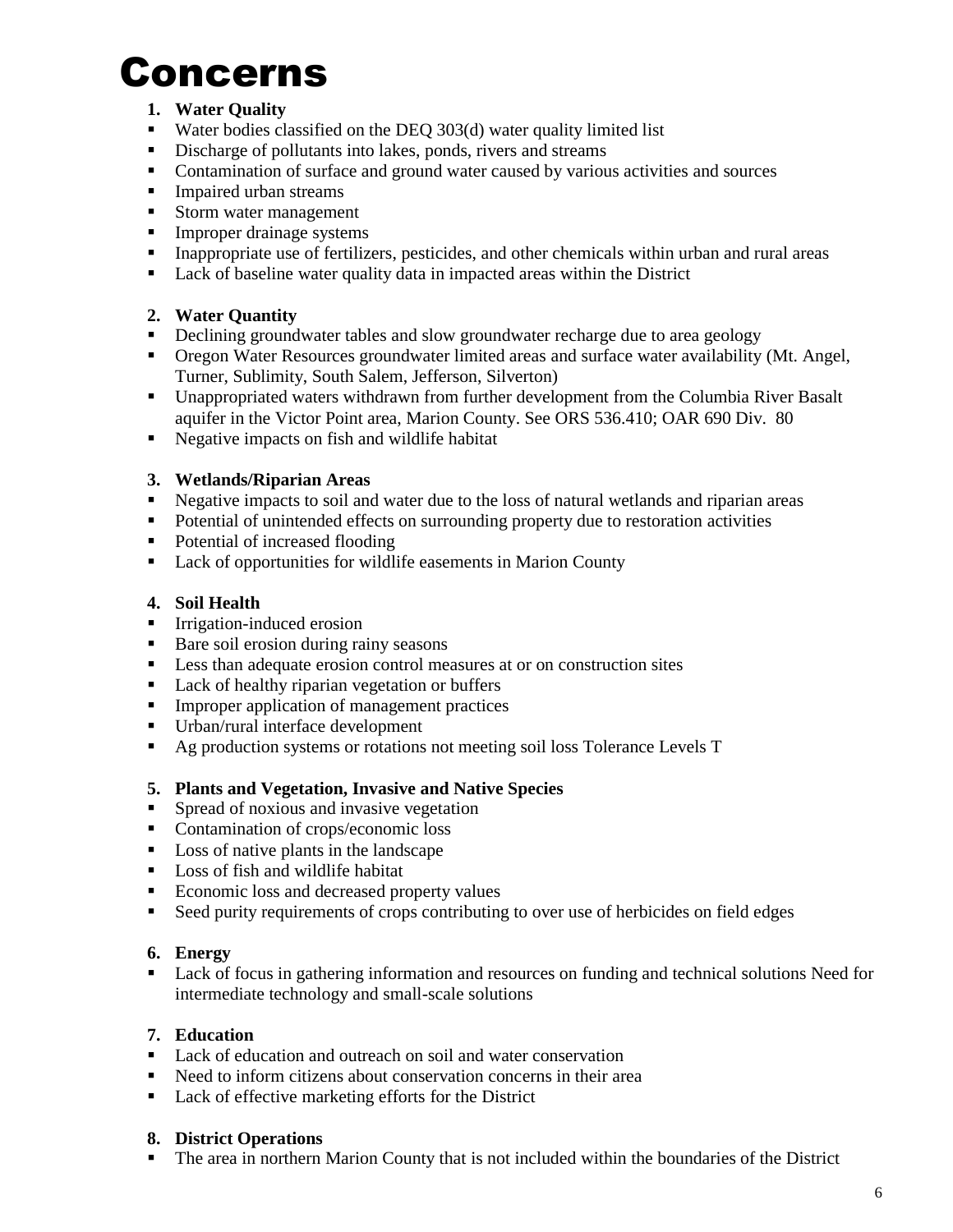## <span id="page-7-0"></span>Goals and Objectives

#### <span id="page-7-1"></span>**Goal 1: Water Quality Address surface and ground water quality issues within the District by assisting individuals to help meet local, state and federal standards and laws.**

Objectives:

- 1.1 Increase the total number of recommended, funded and installed Best Management Practices (BMPs) to help reduce DEQ 303(d) pollution criteria for: water temperature, bacteria, mercury, other toxins, pesticides, dissolved oxygen, habitat modification and suspended sediment in the District's priority areas.
- 1.2 Increase consultations and/or work with cooperating landowners/operators to recommend and fund the installation of BMPs to help reduce soil erosion and loss into targeted waterways.
- 1.3 Continue to act as the Local Management Agency on behalf of the Oregon Department of Agriculture to implement the Molalla/Pudding/French Prairie/North Santiam Agricultural Water Quality Management (AgWQM) Area Plan.
- 1.4 Increase functioning riparian areas along designated waterways within the District.
- 1.5 Increase the total number of agricultural landowners/operators who participate in the District's Landowner Assistance Program.
- 1.6 Participate in Stormwater Runoff Programs by providing educational or funding opportunities to individuals, cities or the County as it pertains to:
	- Reduction of contaminants and sediment
	- **Implementing Best Management Practices**
	- **Low impact development approaches**
	- Rain and stormwater management strategies
- 1.7 Where available utilize existing baseline water quality data for comparison or trends.
- 1.8 Implement the development of a Backyard Conservation Program within the urban areas of the District.

#### <span id="page-7-2"></span>**Goal 2: Water Quantity Address limited water quantity issues within the District.**

- 2.1 Provide resources and educational opportunities addressing the importance of water conservation including the financial benefits of water conservation, especially in the groundwater limited and withdrawn areas.
- 2.2 Develop, support and partner with rural and urban entities and individuals on projects that benefit sufficient flow and volume and sustain fish and wildlife habitat.
- <span id="page-7-3"></span>2.3 Partner with entities such as USGS, Santiam Water Control District, special districts and cities within Marion County to maximize and/or leverage efforts and to identify partnership opportunities. Explore and implement ideas for projects relating but not limited to flood control, energy conservation, irrigation management, hydro power and water storage.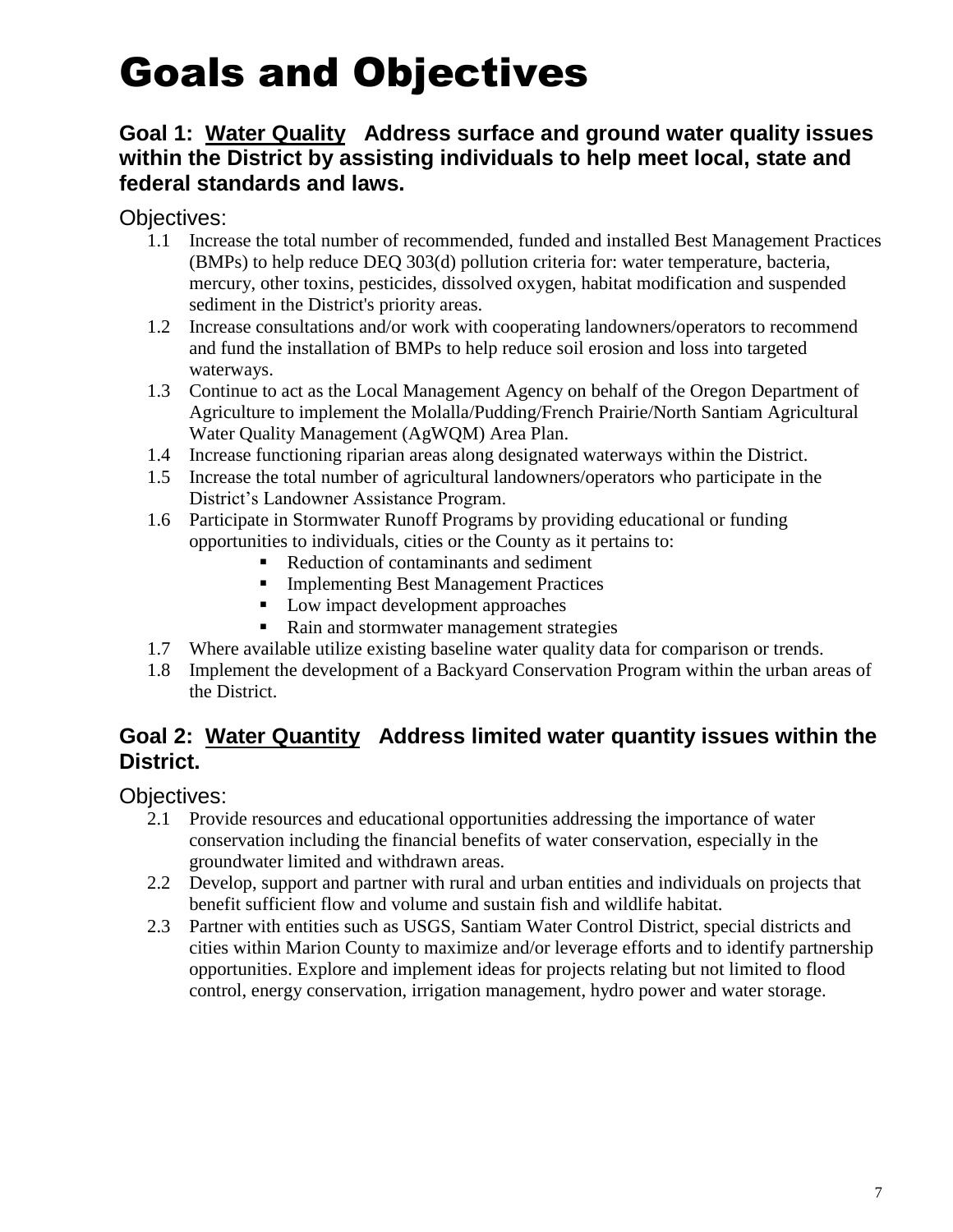#### **Goal 3: Wetlands/Riparian Areas Support and inform the public within the District on the importance of proper functioning wetlands and riparian areas.**

Objectives:

- 3.1 Inform the general public as well as landowners/operators on the proper function and benefits of wetlands and riparian areas.
- 3.2 Educate landowners/operators on the potential benefits and effects of wetland creation on surrounding properties.
- 3.3 Educate landowners/operators on the potential increase of flooding due to lack of inefficient or minimal wetlands or riparian areas along water bodies i.e. storage not infiltration
- 3.4 Inform the public on how homeowners and small landowners can do small-scale projects to meet the goal of enhancing wetlands and riparian areas.
- 3.5 Provide technical assistance and project support for creating healthy and functioning riparian buffers through plantings, invasive plant control and other best management practices.

#### <span id="page-8-0"></span>**Goal 4: Soil Address soil erosion and soil health issues on lands within the District.**

- 4.1 Reduce the occurrence of soil erosion by working with landowners and operators to implement appropriate best management practices to help alleviate potential causes from:
	- Irrigation-induced erosion
	- Bare soil during rainy seasons
	- Construction sites lacking appropriate erosion control measures
	- Improper application of best management practices
	- The incorporation and development of rural properties within the Urban Growth Boundary (UGB) which could create additional bare ground
	- Crop rotations/systems unsuitable for soil/slope conditions or not meeting "T"
- 4.2 Reduce soil erosion along waterways by increasing riparian vegetation or buffer plantings/establishments.
- <span id="page-8-1"></span>4.3 Increase soil health through education and the use of appropriate best management practices.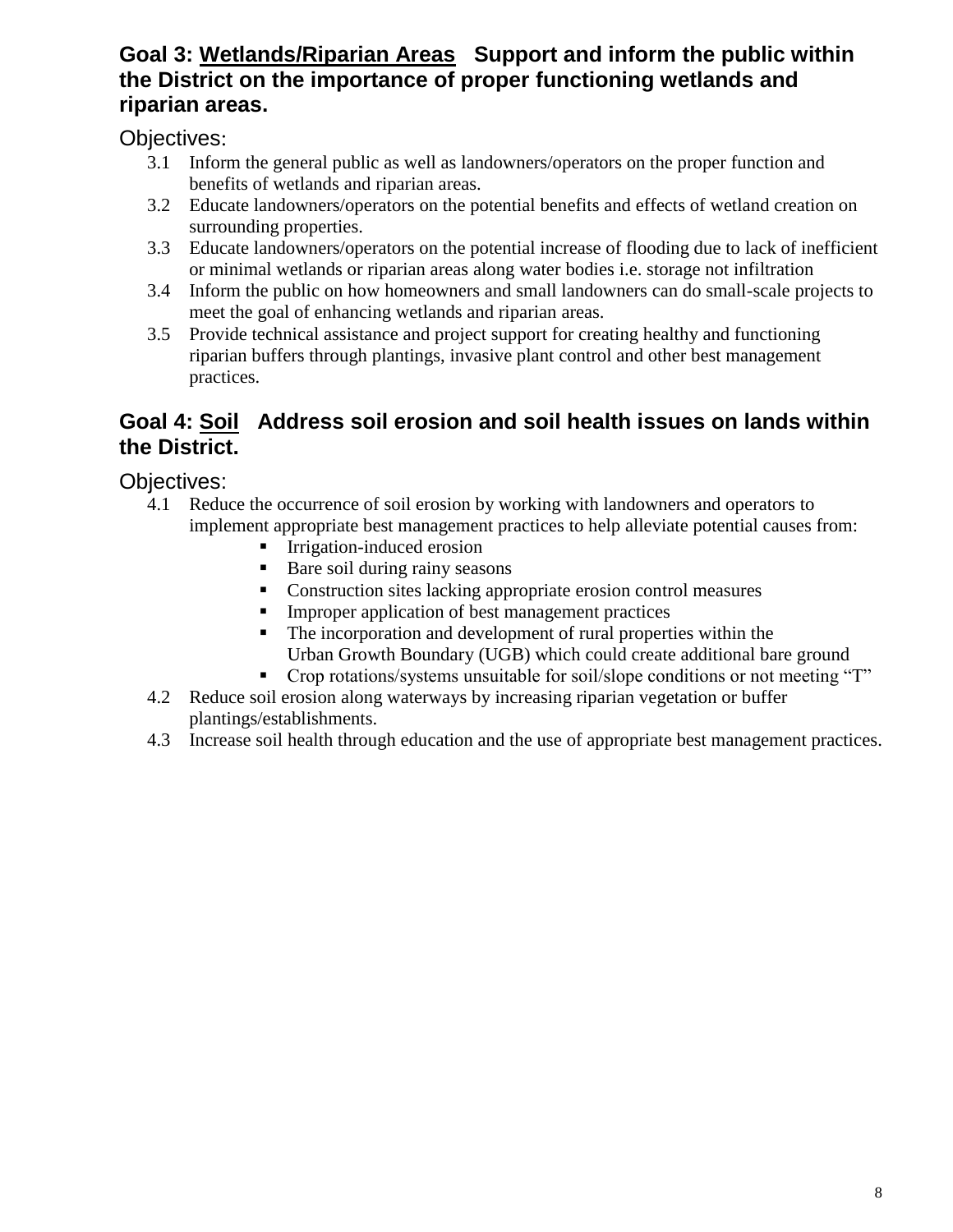#### **Goal 5: Invasive and Native Plant Species Management Address invasive plant problems within the District and promote the use and benefits of native plants.**

Objectives:

- 5.1 Educate, identify, and when appropriate recommend integrated vegetative management (IVM) actions for controlling invasive plant species to landowners/operators.
- 5.2 Conduct invasive plant surveys along waterways to guide outreach, education, control and restoration efforts.
	- Assess and evaluate existing invasive vegetation data prior to moving to new project area/watershed
	- **Prioritize areas to be inventoried for invasive vegetation**
- 5.3 Work with partners to develop and promote cooperative programs for invasive plant species prevention, identification, education and control.
- 5.4 Educate, encourage and recommend the use of native plants to landowners/operators by focusing on:
	- Urban Areas
	- Benefits of using native plants and promoting "right plant, right place"
	- Participating in or organize events, i.e. SWCD Native Plant Sale, Farmers Markets, plant workshops
	- Improving and establishing fish, wildlife and pollinator habitat

#### <span id="page-9-0"></span>**Goal 6: Customer Service Provide assistance, support and available resources to customers within the District.**

- 6.1 Provide the best available assistance to customers to achieve the District's Goals 1 thru 8.
- 6.2 Invest in a professionally developed marking plan to promote the District's image, services and programs.
- 6.3 Market the District's conservation mission and services using various marketing strategies such as annual marketing campaigns, improving brand awareness, and utilizing marketing opportunities and promotions as they arise.
- 6.4 Promote and outreach the District's goals and objectives through various methods and approaches such as conducting or partnering to provide public workshops, webinars and events, utilizing printed and social media, acquiring or creating informational brochures, video, and technical resources for distribution, and providing classroom, outdoor and field learning opportunities. Focus outreach efforts to those most benefitted by a conservation program or message as well as utilize community events as they arise to promote and outreach on District conservation programs, technical services, conservation planning and educational objectives.
- 6.5 Encourage customers to implement Best Management Practices (BMPs).
- 6.6 Provide and allocate funding to customers through appropriate District grant programs.
- 6.7 Seek and obtain additional District and additional funding from outside sources such as grants from other available sources.
- <span id="page-9-1"></span>6.8 Create and foster partnerships with other agencies, entities and groups.